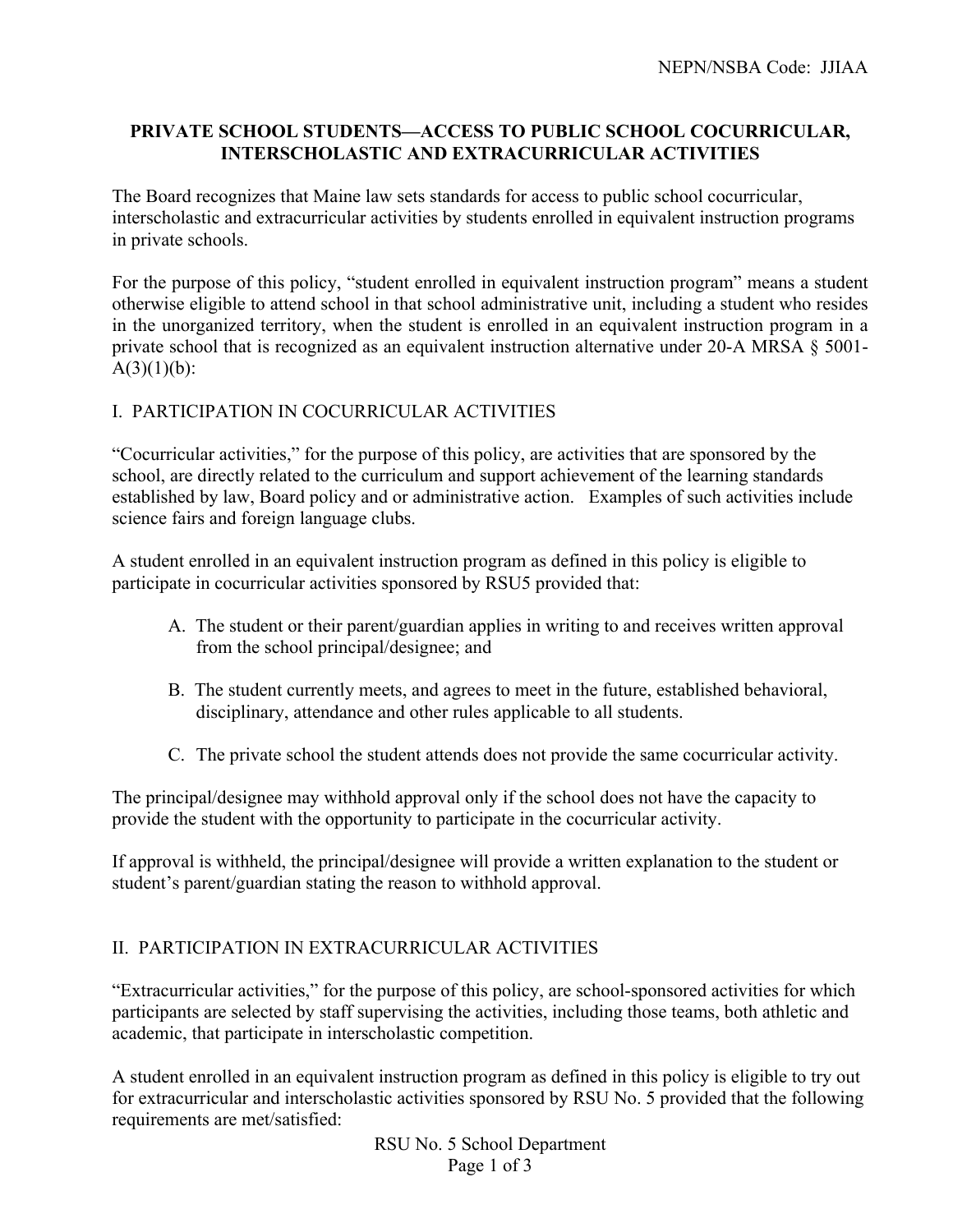- A. The student applies for and receives written approval from the principal/designee;
- B. The student agrees to abide by equivalent rules of participation as are applicable to regularly enrolled students participating in the activity and provides evidence that the rules of participation are being met.
- C. The student complies with the same physical examination, immunization, insurance, age, and semester eligibility requirements as regularly enrolled students participating in the activity. All required documentation must be made available upon request by the school unit.
- D. The student meets equivalent academic standards as those established for regularly enrolled students participating in the activity and provides evidence that the academic standards are being met.
- E. The student abides by the same transportation policy as regularly enrolled students participating in the activity.
- F. The private school the student attends does not provide the same extracurricular or interscholastic activity.

The principal/designee will be responsible for approving or withholding approval of applications to try out for an extracurricular activity. The principal may withhold approval only if the school does not have the capacity to provide the student with the opportunity to participate in the extracurricular activity.

If approval is withheld, the principal/designee will provide a written explanation to the student or the student's parent/guardian stating the reason(s) for the decision.

The criteria for selection of participants shall be determined by the staff members (coaches, advisors and their supervisors) responsible for the activities. Tryouts are by nature competitive. Eligibility to try out does not guarantee participation. Decisions resulting in non-selection of individual students shall not be subject to appeal or reconsideration unless they are in violation of law or Board policy.

# VERIFICATION OF ELIGIBILITY

To permit verification that the student has met eligibility requirements under this policy, the student's parent/guardian (or the student, if 18 years old) must authorize the private school to provide to the principal all information necessary to determine whether the student meets the requirements.

# DELEGATION OF AUTHORITY

In order to maintain an efficient and orderly method for processing applications for participation, the Board authorizes the Superintendent/designee to develop procedures, as appropriate, for the